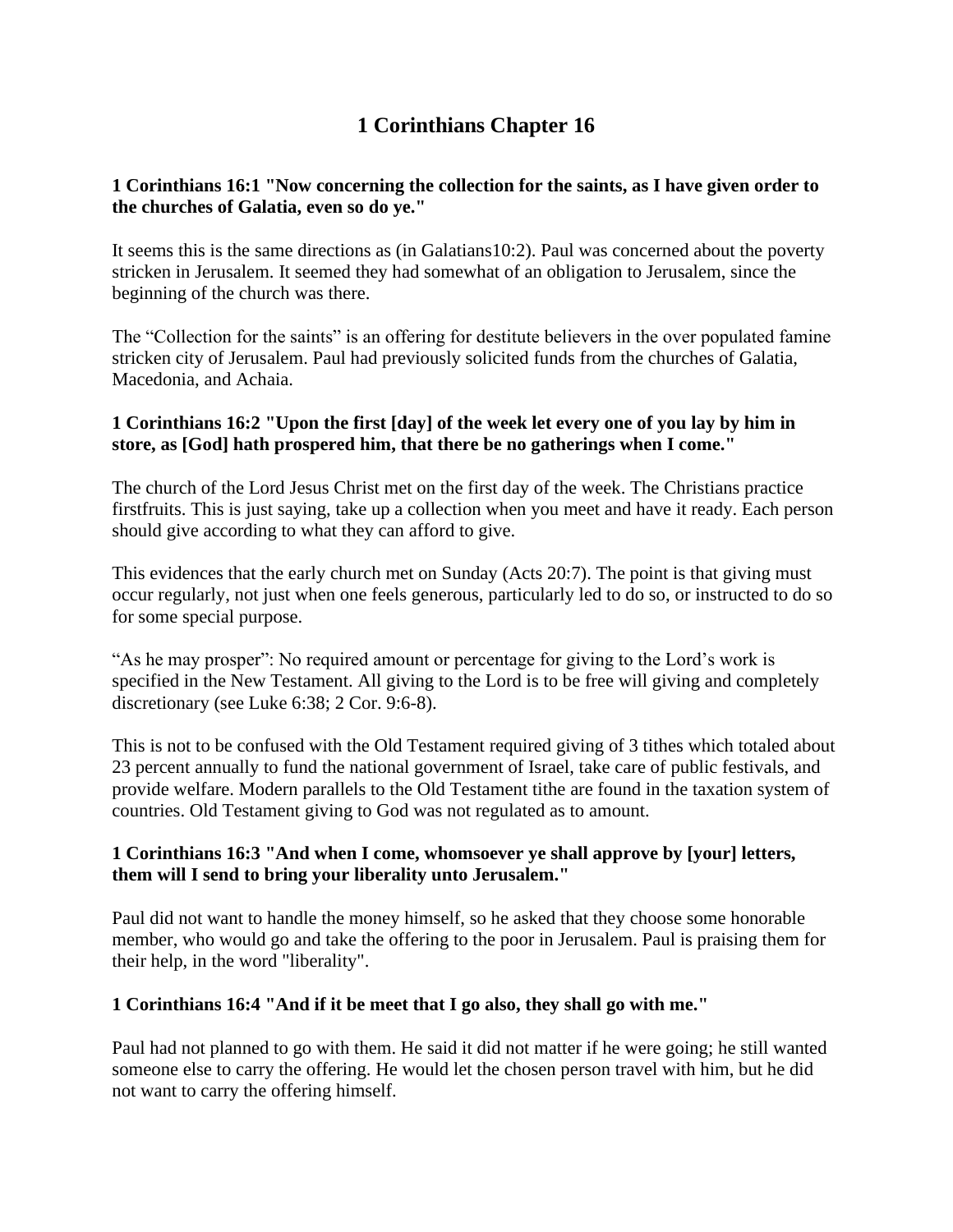#### **1 Corinthians 16:5 "Now I will come unto you, when I shall pass through Macedonia: for I do pass through Macedonia."**

Paul tried to go back to the churches he had started to check and see how they were doing. Paul wanted to wait a short time to let them get the problems in their church taken care of before he came. He loved these people and would come as soon as he was in their vicinity.

At the end of a 3 year stay in Ephesus, Paul wrote his letter and probably gave it to Timothy to deliver, (verse 10). Paul originally planned to follow Timothy a short while after, visiting Corinth on the way to and from Macedonia. He had to change his plan and visit only after a longer stay in Ephesus, then on to Corinth after Macedonia, to stay for a while.

#### **1 Corinthians 16:6 "And it may be that I will abide, yea, and winter with you, that ye may bring me on my journey whithersoever I go."**

Paul did come and stay with them for a while. They loved Paul and many of them would probably travel with him as he left. This would show how badly they felt about his leaving.

## **1 Corinthians 16:7 "For I will not see you now by the way; but I trust to tarry a while with you, if the Lord permit."**

Notice that Paul says, "if the Lord permit". He went where the Lord sent him. He stayed until the Lord said it is time to move on. Paul wanted to stay in Corinth for a while, but would be subject to the wishes of God.

## **1 Corinthians 16:8 "But I will tarry at Ephesus until Pentecost."**

Paul had spent a great deal of time at Ephesus. This could have been the trip when Paul had trouble with the silversmiths. Pentecost meant a great deal to the Christians, as well as the Jews. At Pentecost was when the Holy Spirit fell on 120, and they were all baptized in the Holy Ghost.

## **1 Corinthians 16:9 "For a great door and effectual is opened unto me, and [there are] many adversaries."**

Paul was travelling from place to place and establishing churches along the way. He faced much opposition from the Jews during these trips. He was not only fighting all types of idol worship, but his greatest opposition was from the Jewish leaders themselves. The opportunities were great, but the "adversaries" (enemies), were many as well.

Many adversaries: The apostle seems to have in mind his pending trip through Macedonia and is accounting for why he is staying a little longer in Ephesus.

Perhaps no New Testament church had such fierce opposition as the one in Ephesus (see 2 Cor. 1:8-10), where he described his experience in Ephesus (Acts 19:1-21). Despite that opposition, the door for the gospel was open wide (2 Cor. 2:12-13, where Paul also had an open door, but no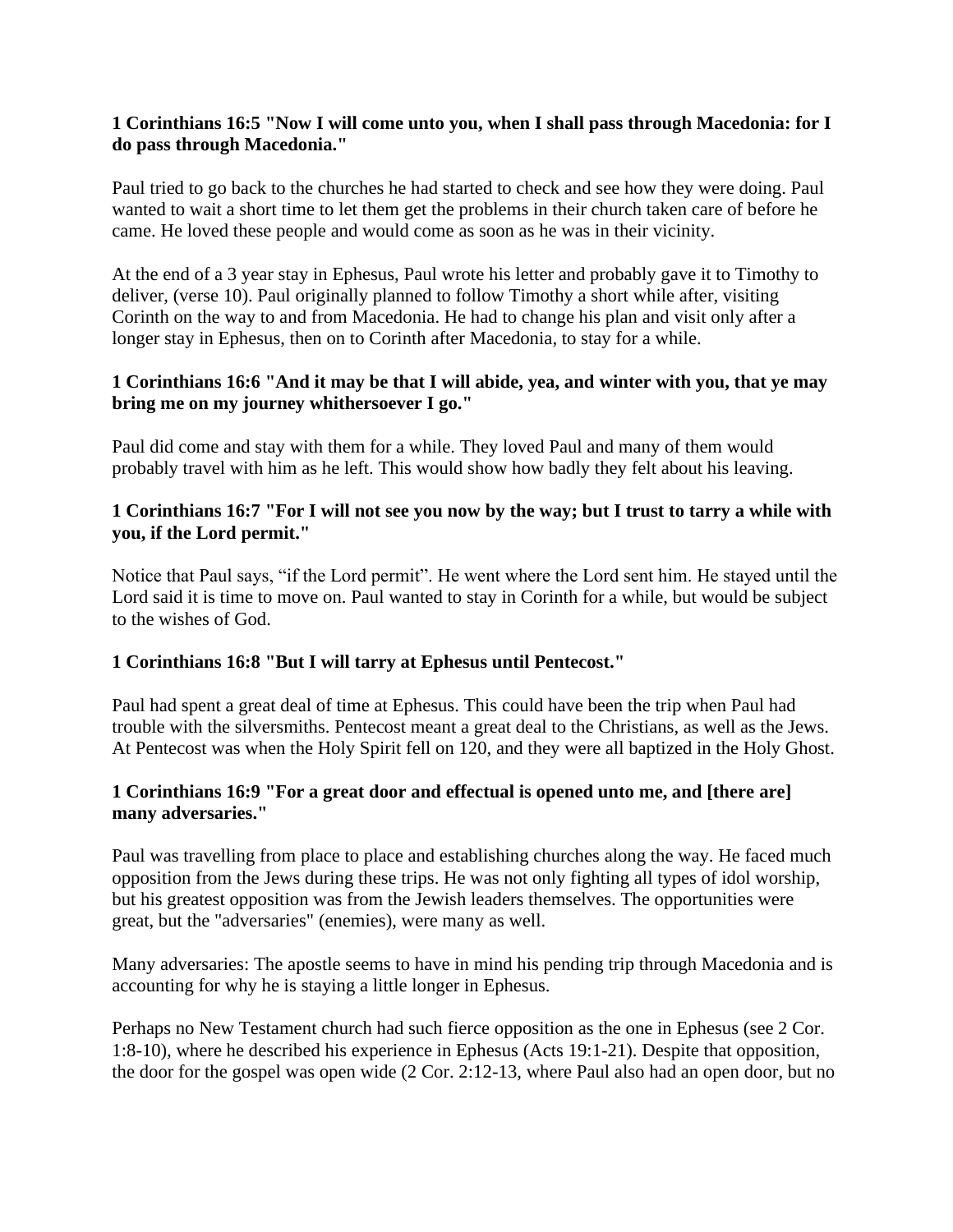heart to remain and preach), and Paul stayed. At the end of the experience of opposition described (in 2 Cor. 1:8-10), he wrote 1 Corinthians.

#### **1 Corinthians 16:10 "Now if Timothy come, see that he may be with you without fear: for he worketh the work of the Lord, as I also [do]."**

Timothy had been trained in the ways of the Lord by his mother and his grandmother, but a great deal of his ministry training had been from Paul. Paul thought of Timothy as his son in the spirit. When Timothy ministered, it was as if Paul were ministering. Timothy was an extension of the teachings of Paul. Paul is saying, it was the next best thing to him being with them himself.

Paul had sent him with Erastus to Macedonia (Acts 19:22), and then he was to travel to Corinth, perhaps to carry this epistle. "Without fear": i.e. intimidation or frustration by believers in Corinth.

#### **1 Corinthians 16:11 "Let no man therefore despise him: but conduct him forth in peace, that he may come unto me: for I look for him with the brethren."**

This is just Paul giving the highest recommendation to Timothy to those in Corinth. Paul tells them not to hate him. Perhaps, Paul was afraid they would be jealous, because he thought so much of Timothy.

## **1 Corinthians 16:12 "As touching [our] brother Apollos, I greatly desired him to come unto you with the brethren: but his will was not at all to come at this time; but he will come when he shall have convenient time."**

We must remember again, that they had written a letter to Paul, and this is an answer to that letter. These Christians here at Corinth had probably asked in the letter for Apollos to come and minister to them. He was, possibly, one of their favorite ministers. It also seems that he was ministering somewhere else at the time and could not come.

Paul felt Apollos should accompany the other brothers, Timothy and Erastus, to Corinth. Apollos refused, staying in Ephesus longer. Paul respected his convictions.

Verses 13 and 14, Paul gives 5 final commands. The Corinthians are to be alert, firm, mature, strong and loving.

## **1 Corinthians 16:13 "Watch ye, stand fast in the faith, quit you like men, be strong."**

This is a subject that I suppose I dwell on quite a lot. It is just as important to remain in the salvation you have received as it is to be saved in the first place. To "stand fast", means not to be blown by every wind of doctrine. Be strong as men.

"The faith": The Christian faith, i.e., sound doctrine as in Phil. 1:27, 1 Tim. 6:12; Jude 3.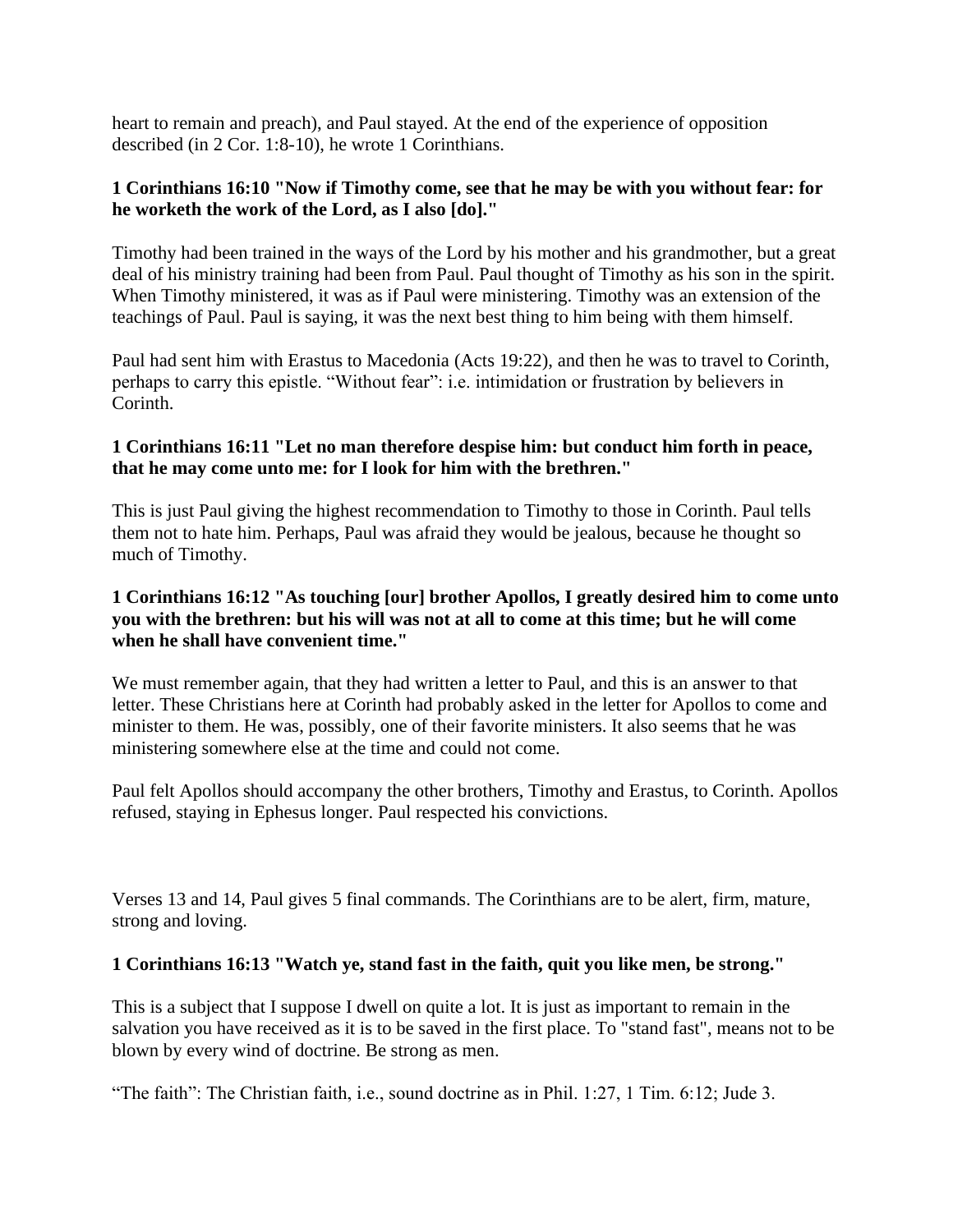## **1 Corinthians 16:14 "Let all your things be done with charity."**

"Charity", here, is speaking of love. Paul is trying to teach them that Christianity is a relationship with the Lord in your heart. He is explaining to do things, because you love and not because of necessity.

## **1 Corinthians 16:15 "I beseech you, brethren, (ye know the house of Stephanas, that it is the firstfruits of Achaia, and [that] they have addicted themselves to the ministry of the saints,)"**

Paul is reminding them here that these were some of the very first Christians. They also had totally dedicated themselves to the work of the Lord. Paul possibly was saying, even though they wrote me of these problems in the church, you must not have hard feelings about them. These things needed to be settled once for all.

The members of the household of Stephanas were among the first converts in Corinth, which is located in Achaia, the southern province of Greece. Stephanas was one of the Corinthians believers Paul baptized personally, and was visiting with Paul in Ephesus at the time this epistle was written. With Fortunatus and Achaicus, he probably delivered the earlier letter from Corinth mentioned (in 7:1).

## **1 Corinthians 16:16 "That ye submit yourselves unto such, and to every one that helpeth with [us], and laboreth."**

Paul is explaining that the new converts should listen to those who had been in the work longer and who had dedicated their lives to the work of the Lord.

## **1 Corinthians 16:17 "I am glad of the coming of Stephanas and Fortunatus and Achaicus: for that which was lacking on your part they have supplied."**

These were people who had come to minister to them in the things they were weak in. They had filled in the gaps in your spiritual learning.

Paul was glad about the arrival of his 3 friends in Ephesus who went there to be with him. The Corinthians were to give those men respect or their service to the Lord.

## **1 Corinthians 16:18 "For they have refreshed my spirit and yours: therefore acknowledge ye them that are such."**

One great thing that happens when a group of old seasoned ministers get together, is that they refresh each other's spirit. There is no room for jealousy in the ministry. Meet with other ministers, and share what God has shown you, and all will benefit by it.

## **1 Corinthians 16:19 "The churches of Asia salute you. Aquila and Priscilla salute you much in the Lord, with the church that is in their house."**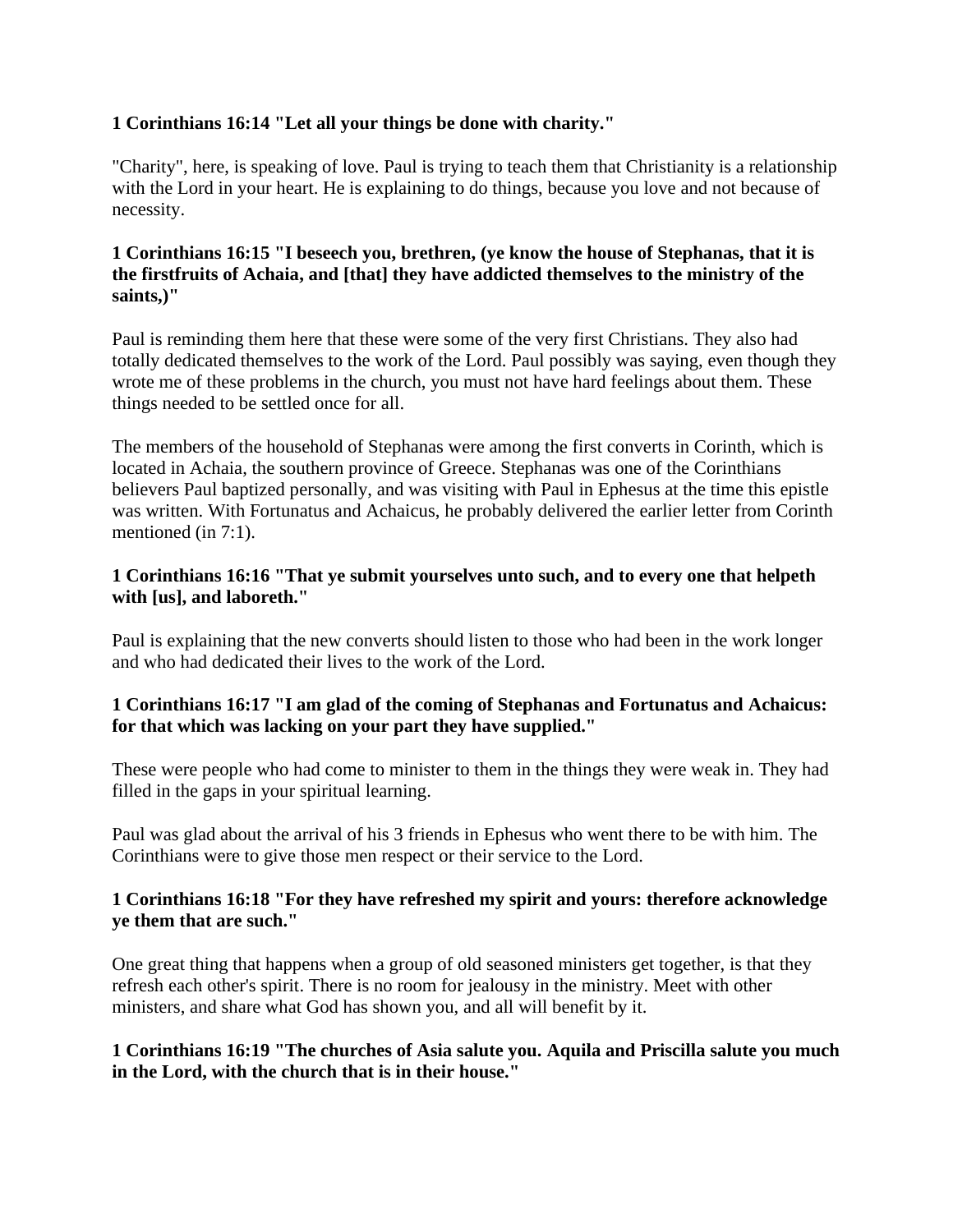We remember that Priscilla and Aquila were a husband and wife that Paul had lived with. In fact, Paul had been a tent maker with them to make a living. They were both teachers of the Word of God and they also, opened their home as a church. They were all three responsible for founding the church in Corinth and in Ephesus.

The following Scripture shows that both of them taught.

Acts 18:26 "And he began to speak boldly in the synagogue: whom when Aquila and Priscilla had heard, they took him unto [them], and expounded unto him the way of God more perfectly."

They had become good friends with Paul, since he stayed in their house during his first ministry in Corinth (Acts 18:1-3). He may have stayed with them the entire year and a half.

"In their house": The early church used homes of believers for worship and many other activities.

# **1 Corinthians 16:20 "All the brethren greet you. Greet ye one another with a holy kiss."**

It was not unusual in these days for a man to kiss another man in greeting. He did not kiss him on the lips, but on the cheek. Notice the type of this kiss (holy). Paul is saying; do not be distant to your brothers in Christ. Show that you care for each other.

This was a pure expression of Christian love between men with men and women with women, with no sexual overtones.

## **1 Corinthians 16:21 "The salutation of [me] Paul with mine own hand."**

Paul is just saying that this is not second-hand information, but from him personally. He greets them personally.

Paul dictated the main part of the letter to a scribe, but finished and signed it himself.

## **1 Corinthians 16:22 "If any man love not the Lord Jesus Christ, let him be Anathema Maranatha."**

"Anathema" seems to mean excommunicated. Love of the Lord and the Lord's people is the essence of Christianity. To not love the Lord would mean that you had rejected the Lord. You would just automatically cut yourself off, if you did not love the Lord. Of course, I think that is terribly important.

## **1 Corinthians 16:23 "The grace of our Lord Jesus Christ [be] with you."**

This statement is a trademark of Paul. This is like speaking a benediction on them. It is a prayer of Paul's for them to continue in the unmerited favor of the Lord.

# **1 Corinthians 16:24 "My love [be] with you all in Christ Jesus. Amen."**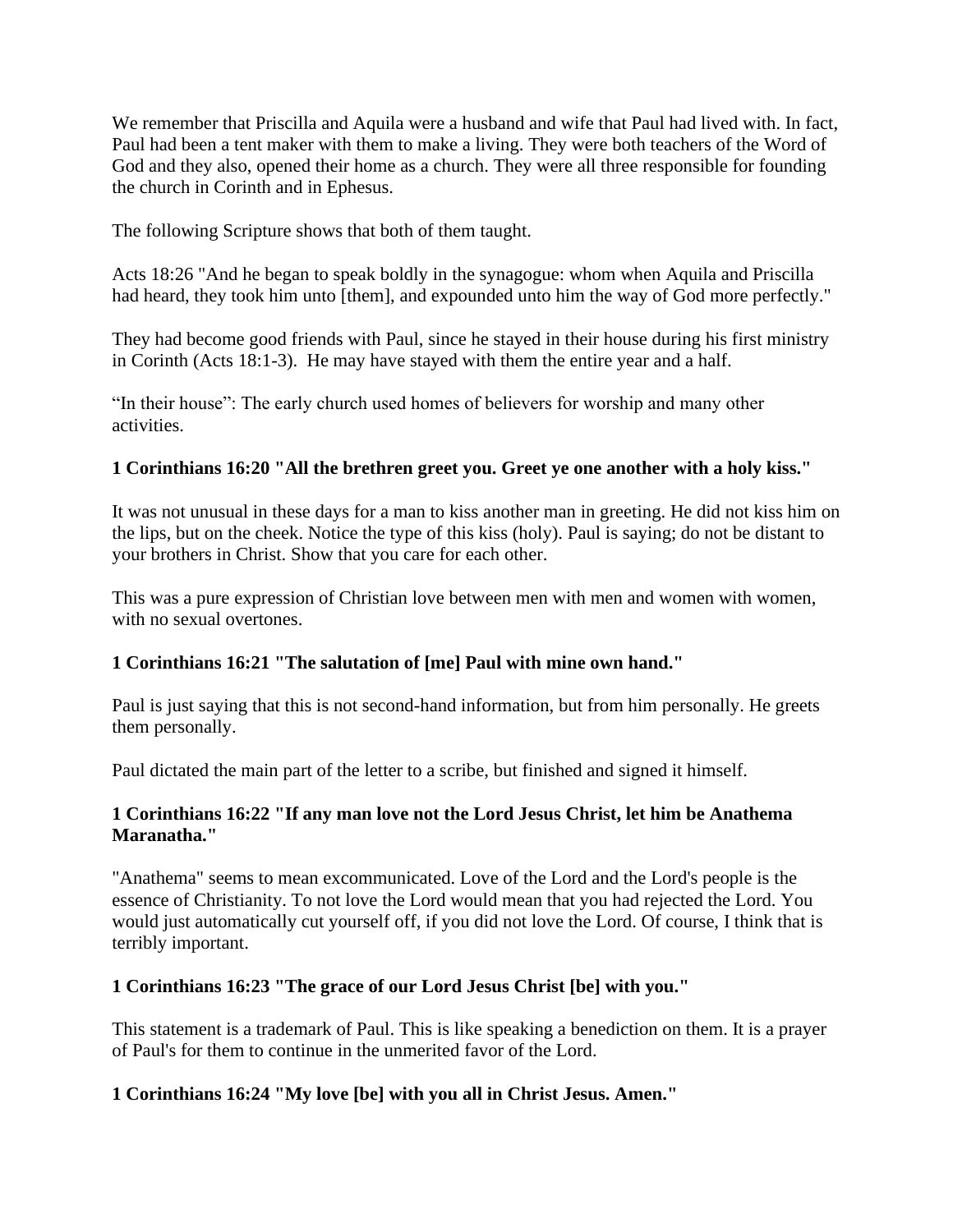Paul is just saying I love you, you are my spiritual children. Paul knows the only way to truly love people is to allow the Lord to love them through you. Amen just means, so be it.

# **1 Corinthians Chapter 16 Questions**

- 1. What other church had Paul spoken to about the collection for the saints?
- 2. What saints was Paul speaking of?
- 3. Why did they have somewhat of an obligation there?
- 4. What day of the week did the church of the Lord Jesus meet?
- 5. Christians practice \_\_\_\_\_\_\_\_\_\_\_\_\_.
- 6. How much should each person give?
- 7. Who was to take the money to Jerusalem?
- 8. What does the word "liberality" show us?
- 9. Would Paul be willing to carry the offering?
- 10. When was Paul planning to come to Corinth?
- 11. Why did Paul not want to come immediately?
- 12. What would show how badly they felt about Paul leaving?
- 13. What were the 4 important words in verse 7?
- 14. How long would Paul tarry at Ephesus?
- 15. What young man did Paul train and even think of him as his spiritual son?
- 16. Who had they wished would come and minister?
- 17. Stand fast in the \_\_\_\_\_\_.
- 18. Let all your things be done with \_\_\_\_\_\_\_.
- 19. Who had refreshed Paul's spirit?
- 20. Who were Aquila and Priscilla?
- 21. Which one of them taught the Word of God?